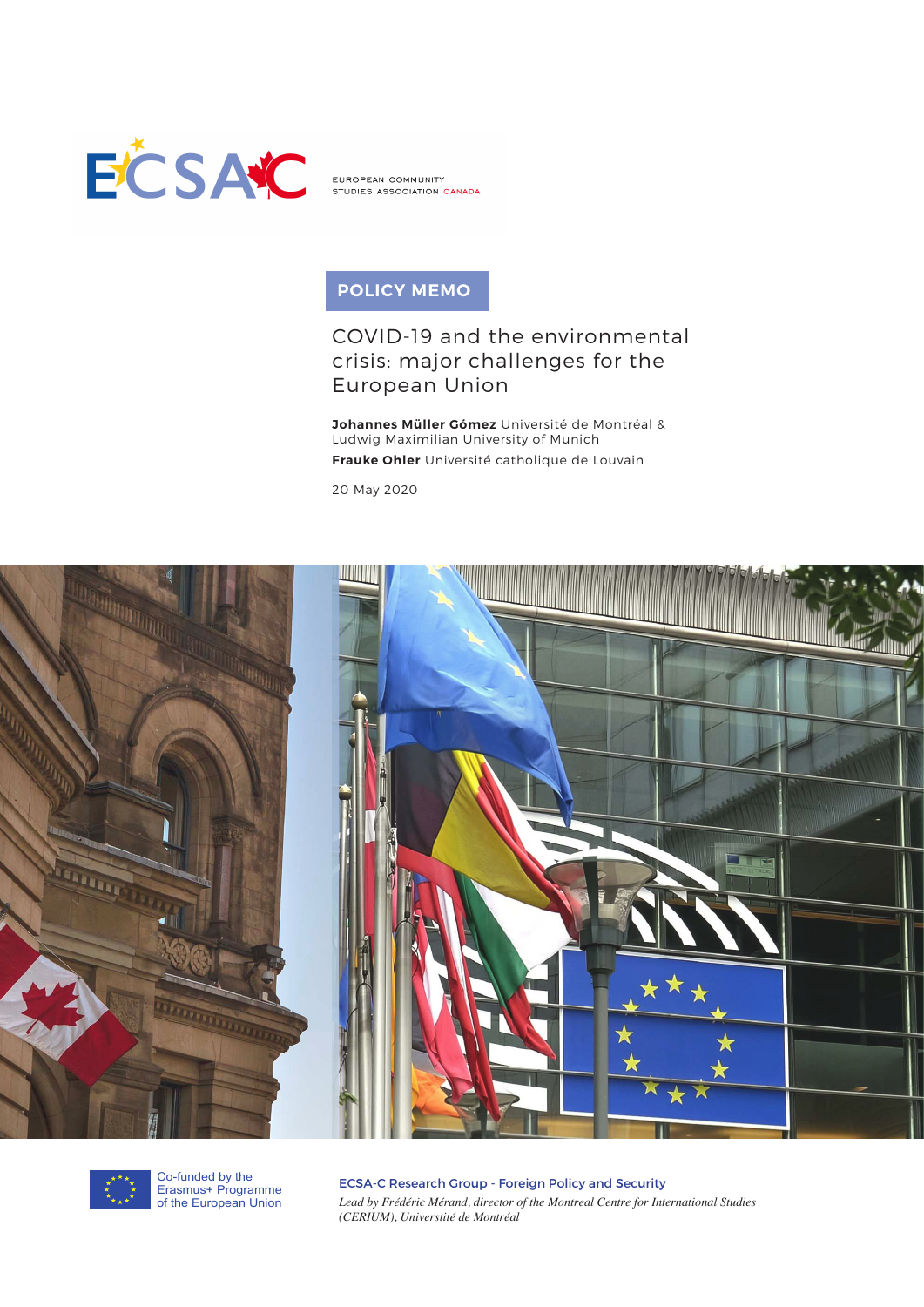

## **POLICY MEMO**

## COVID-19 and the environmental crisis: major challenges for the European Union

**Johannes Müller Gómez** Université de Montréal & Ludwig Maximilian University of Munich **Frauke Ohler** Université catholique de Louvain

20 May 2020

ECSA-C Research Group - Foreign Policy and Security *Lead by Frédéric Mérand, director of the Montreal Centre for International Studies (CERIUM), Universtité de Montréal*

#### **Executive Summary**

This policy memo deals with two vital crises that the world is currently facing: the COVID-19 pandemic and environmental challenges. Both crises are global in nature and require strong and comprehensive responses. While the pandemic has hit the world unprepared and with immediate effects, the environmental and climate crises seem less imminent and have rather mediumor long-term repercussions.

The COVID-19 pandemic carries the risk of further obstructing environmental initiatives for two main reasons. First, the postponement of international environmental negotiations could lead to a loss of momentum for enhanced commitments to environmental protection and climate change mitigation by the EU and other parties. Second, the current developments shift priorities from ambitious environmental programmes to concerns about economic recovery. Even if options for a sustainable growth strategy are discussed to some extent, COVID-19 has the potential to set back the international commitment to environmental protection and to climate change mitigation by several years.

We prescribe four policy recommendations that seek to counteract these challenges: (1) The EU should contribute to keeping environmental protection and climate change mitigation on the top of the world's agenda. (2) The EU should demonstrate how sustainable policies result in economic growth and the creation of jobs. (3) The EU should actively serve as a role model for other parties and diffuse its environmentally friendly policies globally. (4) EU leaders should find flexible procedural solutions to guarantee a strong European voice at the upcoming international meetings.

#### **The Policy Memo**

#### *Background*

Protecting the environment and averting the climate crisis in a timely manner have been prominent issues in politics, the media and civil society over the past ten years. The Paris Agreement, adopted under the United Nations Framework Convention on Climate Change (UNFCCC) in 2015, created a particular moment of euphoria. Therein, 198 parties agreed to ambitious international commitments to fight climate change. The European Union (EU), a strong proponent of multilateral solutions, was one of the most ambitious leaders in these negotiations. Pushed by its citizens, especially the 'Fridays for Future' movement, the EU put environmental protection at the top of its agenda for 2020. One major output has been the European Green Deal, a economic growth strategy that the European Commission presented in December 2019. This roadmap seeks to stimulate the EU's economy, while making it more sustainable.

At the international level, both the  $26<sup>th</sup>$  UNFCCC conference of the parties (COP26), as well as the COP of the Convention on Biological Diversity (CBD) were set to take place by the end of this year. However, due to COVID-19, both meetings had to be postponed to 2021. The CBD COP was due to adopt a new post-2020 framework, a necessary step to continue protecting the world's biodiversity. COP26 was likewise set to be a major milestone, as parties were supposed to bring forward their updated climate pledges to bridge the ambition gap between governments' existing commitments and the long-term goal of the Paris Agreement. The UNFCCC secretariat recently announced that COP26 would be postponed by one year, and only happen in November 2021. Thereby, the normally yearly COP will skip a year, loosing critical time to fight climate change.



Co-funded by the Erasmus+ Programme of the European Union

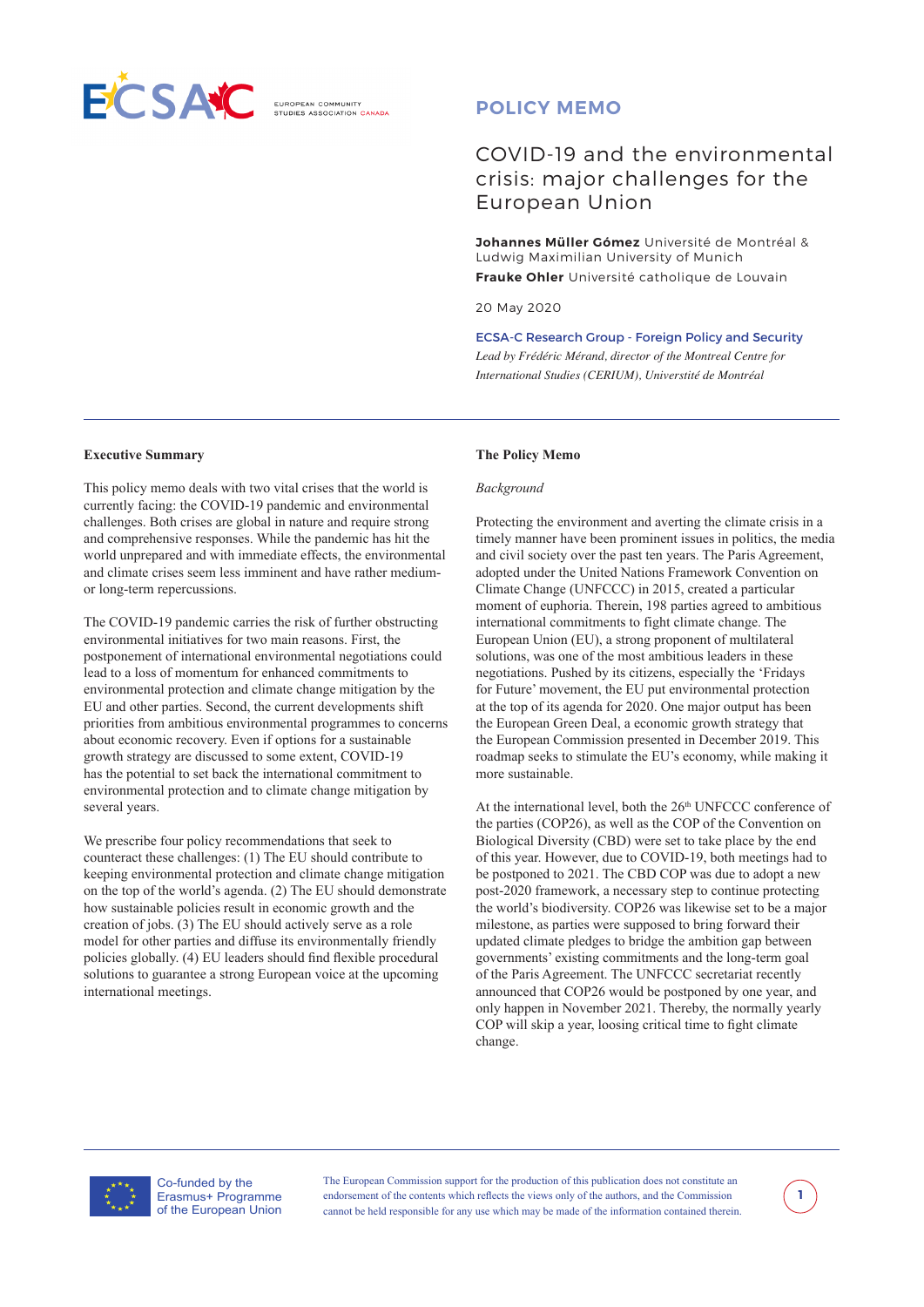

### **POLICY MEMO**

COVID-19 and the environmental crisis: major challenges for the European Union **Johannes Müller Gómez & Frauke Ohler**

Therefore, COVID-19 is thwarting the plans both of the global community and the EU itself. Priorities have shifted as conferences have been postponed, preparatory meetings are held virtually and the day-to-day management of the global pandemic is nowadays the most important issue. Thereby, environmental protection is not much more than a marginal note referred to when decision-makers speak about economic recovery. While the EU reaffirms its continued commitment to key initiatives of the Green Deal, the impact of postponing key international conferences is highly worrying. Both the European Climate Pact and the EU Biodiversity Strategy for 2030, anticipated in preparation for the UNFCCC COP and the CBD COP respectively, are now considered to be 'deferrable' and might be adopted a year later than originally planned. This development does not come as a surprise as the EU has previously shown that it tends to lower its internal ambitions if international environmental conferences fail to produce concrete outcomes. With the delay of major conferences, the EU thus risks to prioritise other, especially economic concerns over climate and biodiversity.

In the following, we discuss concrete challenges that the COVID-19 crisis poses for the EU's global environmental ambitions. Thereby, we aim at answering the following question: How does the COVID-19 pandemic challenge the EU's international environmental ambition? We conclude with four recommendations that seek to counteract losing track of biodiversity conservation and climate change mitigation.

### *Key findings*

The COVID-19 crisis has the potential to set back the international commitment to environmental protection and to climate change mitigation by several years. We argue that the challenges caused by the global pandemic result from a twofold problem. First, postponing international meetings and multilateral negotiations can cause an important loss of momentum for enhanced commitments to environmental protection and climate change mitigation by the EU and other parties. Second, the current developments have led to priorities shifting from an ambitious environmental programme to concerns about economic recovery.

From a European perspective, holding international conferences has been important for both internal and international reasons. On the one hand, the EU is less likely to adopt internal ambitious policies, if no international negotiations are happening. Usually, the European Union and its institutions have adopted their ambitious targets and negotiation positions in the immediate

run-up to international meetings. Upcoming negotiations have pushed the EU and its member states to decide on a clear and determined position. In addition, previous developments have shown that the EU tends to adopt internal policies with high ambitions if the global network advances as well. The EU has not yet updated its national determined contribution (NDC), outlining how it will contribute to implementing the Paris Agreement. Without convening COP26 in 2020, the important deadline might be pushed back and there are great doubts as to whether the EU will bring forward new reinforced commitments soon. The postponement of international meetings might thus reduce the EU's incentives to adopt new environmental and climate protection objectives and to move forward with concrete legislative projects.

On the other hand, with the postponement of conferences, the EU loses the possibility to influence other parties to adopt ambitious policies. The European Union has traditionally assumed a leadership role in international environmental and climate change talks. In previous multilateral negotiations, the EU and its member states have proven their capability to adopt a coherent, unified and ambitious negotiation position. They managed to appear as a persuasive negotiator and to largely contribute to the final outcome. Multilateral meetings have served as an essential venue at which the EU has urged other parties to engage in international commitments. Without these face-to-face negotiations, the EU will have a much harder time mobilising allies and pursuing hesitant parties.

Postponing the biodiversity COP to 2021 also represents a relevant challenge to the EU's internal work mode. As environmental policies are shared competences, the Council presidency is usually strongly involved in the preparatory work in the run-up to international meetings. Germany, which will hold the presidency from July to December 2020, anticipated the upcoming COPs and attended previous preparatory meetings with larger delegations than usual. Thereby, German delegates were preparing to negotiate for the EU in 2020 and Germany prepared its 6-month agenda to encompass the two major conferences. The CBD COP, only happening every two years, was not supposed to be held in 2021. With no date set yet, the COP might fall under either the Portuguese (presidency from January to June 2021) or Slovenian (presidency from July to December 2021) presidency. As the post-2020 biodiversity framework should have been adopted in 2020, neither has put biodiversity as a priority for its agenda. The rotating presidency of the Council generally poses challenges to the EU in international negotiations, but COVID-19 further complicates the EU's internal management.



Co-funded by the Erasmus+ Programme of the European Union

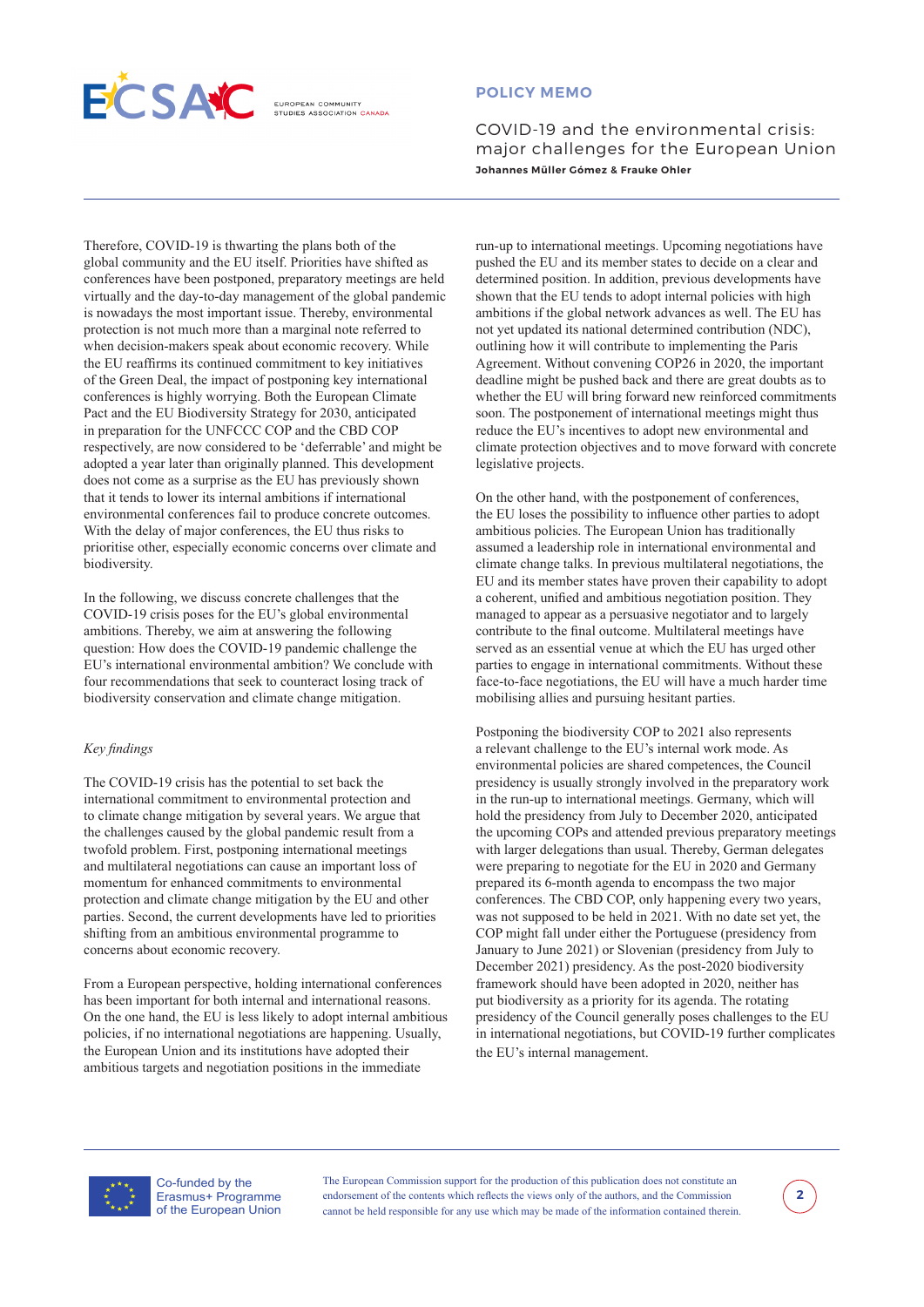

## **POLICY MEMO**

COVID-19 and the environmental crisis: major challenges for the European Union **Johannes Müller Gómez & Frauke Ohler**

In addition to the postponement of international conferences, the global reshuffling of priorities represents another part of the problem caused by the pandemic: The international community witnesses a global economic decline paired with increasing rates of unemployment and vital gaps in national budgets. Once the spread of the virus is under control, economic recovery will be the number one priority on the national and international agendas. Within the EU, issues related to the Union's fiscal capacity, a flexible use of the European Stability Mechanism, the creation of a recovery fund as well as the introduction of so-called Eurobonds or corona-bonds have been predominant elements in the current debate. At first glance, the debate about environmental protection and the fight against climate change seems to have faded into the background. This prevalence of economic concerns can, in turn, adversely affect the EU's own environmental ambitions and, consequently, its leadership role. In the context of a global economic crisis, the temptation to discontinue ambitious projects, including the Green Deal, might be irresistible. Delaying major conferences further contributes to climate change and biodiversity receiving less attention and having less priority.

Whereas some voices believe that environmental and climate policies will obstruct economic recovery, advocates of progressive ecological and climate policies argue that they are an effective instrument to stimulate economic growth. In support of this strategy, environmental ministers from 17 member states signed an opinion piece, demanding to put the Green Deal at the centre of the EU's recovery strategy:

"The Green Deal constitutes a new growth strategy for the EU, which is able to deliver on the twin benefits of stimulating economies and creating jobs while accelerating the green transition in a cost efficient way [and] provides us with a roadmap to make the right choices in responding to the economic crisis while transforming Europe into a sustainable and climate neutral economy."<sup>1</sup>

#### *Policy Recommendations*

The following four policy recommendations can contribute to reducing and counteracting the risks discussed above.

• First, the EU needs to continue to prioritise climate and biodiversity considerations and to contribute to keeping these concerns on top of the world's agenda. Fighting the pandemic in the short-run is a priority, but long-term challenges must not be forgotten. Climate change and biodiversity loss are important environmental challenges, which can only be solved by considering long-term impacts and taking action now. Even if emissions are currently decreasing due to lockdowns worldwide, they are likely to return to pre-pandemic levels soon. In this respect, the EU should put forward concrete green policies and push for robust sustainable commitments at the international level.

Second, the EU should put the European Green Deal at the centre of its recovery strategy. Thereby, the EU has a unique opportunity to demonstrate that economic growth and sustainability are not contradictory but can go hand in hand. This applies especially to areas that require vast investments. In the context of an economic crisis and in times of investment gaps, the EU should focus on the promotion of renewable energies and e-mobility, the expansion of charging points and the development of a genuinely European railway system as well as research funding in areas related to sustainable development and new technologies. Following the environmental ministers' beforementioned statement, this would not only contribute to making the European economic system more sustainable but also effectively give a push to the economy and create new jobs.

Third, by pursuing ambitious environmental and climate policies as part of the European economic recovery programme, the EU should actively serve as a role model for third parties.



Co-funded by the Erasmus+ Programme of the European Union



<sup>1</sup> Climate change news: European Green Deal must be central to a resilient recovery after Covid-19, 9 April 2020, [https://www.climatechangenews.](https://www.climatechangenews.com/2020/04/09/european-green-deal-must-central-resilient-recovery-covid-19/) [com/2020/04/09/european-green-deal-must-central-resilient-recovery-covid-19/](https://www.climatechangenews.com/2020/04/09/european-green-deal-must-central-resilient-recovery-covid-19/) (last access: 20 May 2020).